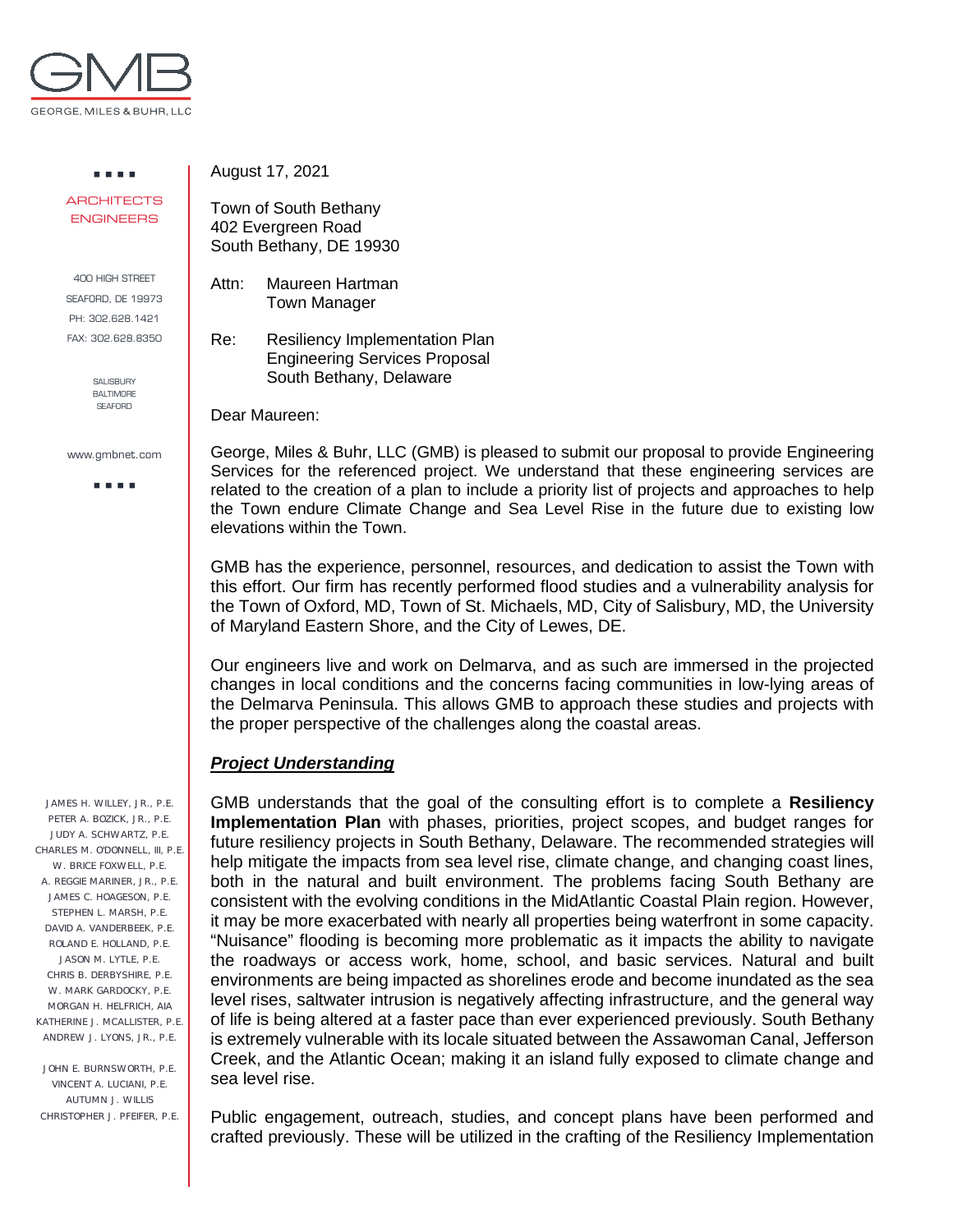

Plan. Additional local engagement will also serve to inform the residents about long term strategies and end goals for the community and South Bethany. Preservation of private property, public infrastructure, and minimizing the impacts on the population will be key success metrics.

The goal of the consulting effort is to provide a framework with short-, mid-, and longterm projects and goals that can be implemented to help make South Bethany more resilient through 2050. Resiliency projects and strategies will be integrated with the flood protection measures outlined in the previously completed guidance documents.

## *Civil Scope*

To accomplish the goals of the project, we propose the following scope of work:

**1.** *Compile Previous Works:* GMB will review the above works for recurring themes, priorities, directives, and identification of hot spots. This will ensure understanding of the previous individual goals outlined are utilized as a framework for this Plan.

GMB is cognizant of previously completed reports, brochures, and guidance documents for the issues that affect Fenwick Island. Below is several of them that will be utilized, at a minimum, for the Resiliency Implementation Plan:

- Comprehensive Plan (2016)
- Community Survey Results (2015)
- **Woods Hole Final Report**
- **Dead-End Canal Bio-Enhancement Project4**
- **Preparing for Sea Level Rise Brochure**
- **Coastal Municipalities Impervious Surface Coverage Report & Toolkit**<br> **Delaware Coastal Communities Impervious Surface Coverage Final R**
- Delaware Coastal Communities Impervious Surface Coverage Final Report
- Delaware Residents' Opinions on Climate Change and Sea Level Rise 2014
- **Recommendations for Adapting to Sea Level Rise in Delaware**
- Current GIS data, including centerline and catch basin elevations
- **Historic tide gauge data**
- **2.** *Review Existing Mapping:* GMB will utilize the existing mapping and inventory of South Bethany catch basins. That will be supplemented by state LIDAR data for an overall topographic and existing conditions base map.
- **3.** *Draft Plan:* Once the previous works are reviewed and the framework for the Resiliency Implementation Plan is outlined, a draft plan will be crafted. We anticipate the draft plan will:
	- **Summarize existing conditions.**
	- Summarize previous plans and works completed.
	- **IDENTIFY** vulnerable areas in the context of existing conditions and with consideration of potential sea level rise.
	- Develop short-, mid-, and long-term goals.<br>Evaluate proposed improvements and strain-
	- Evaluate proposed improvements and strategies.
	- Prepare timelines and budgetary cost estimates for implementation.
- **4.** *Modeling:* The strategies outlined in the draft plan will be modelled using the base map, potential infrastructure upgrades, and future projected sea level rise.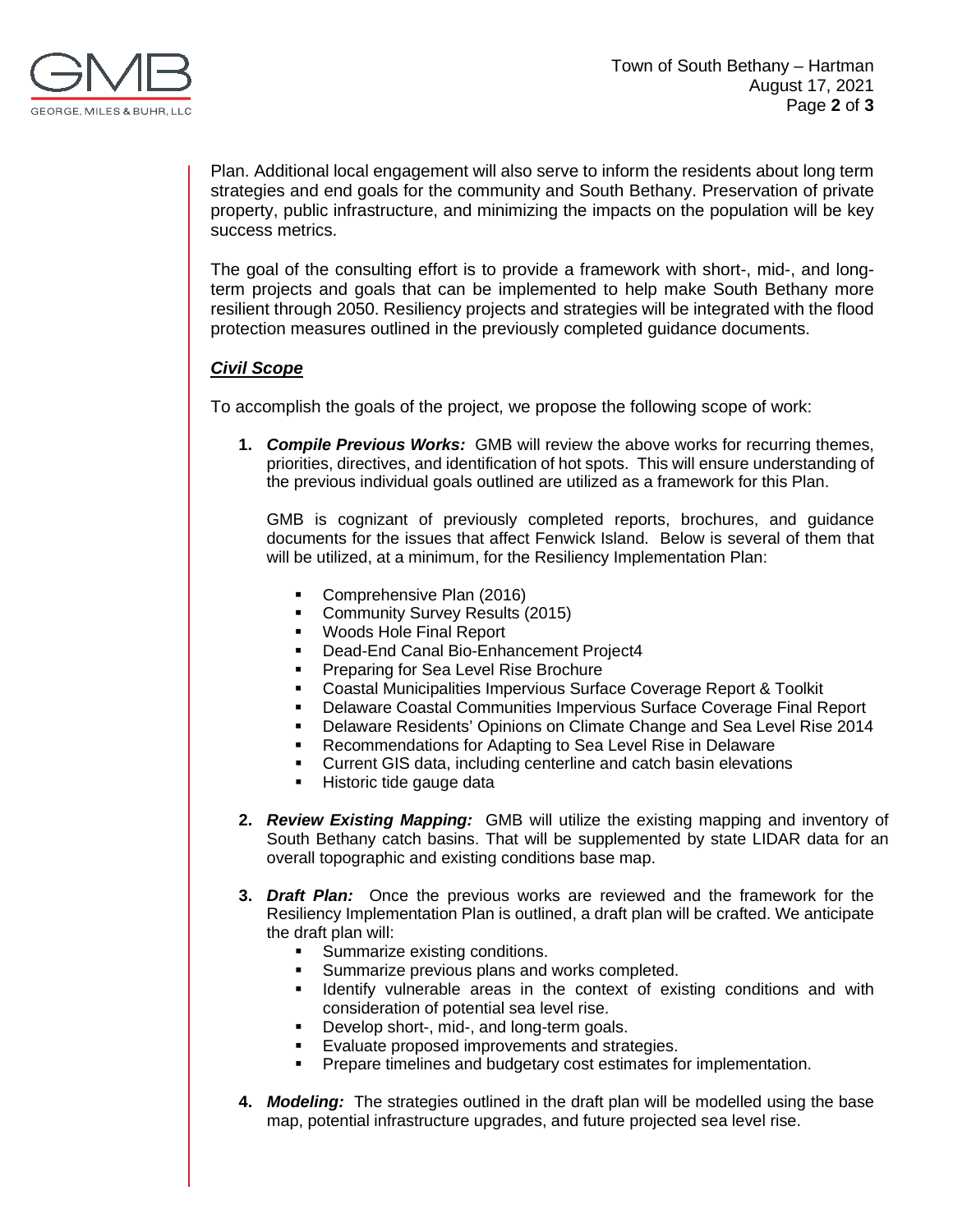

- **5.** *Public Council Meeting:* A presentation of the short-, mid- and long-term goals along with associated strategies and their success achieved will be held. This is expected to be during a Council meeting for the public.
- **6.** *Final Plan:* Upon completion of the study of past documents, mapping, meeting with Council and Stakeholders, crafting the draft plan, modeling the alterations, presenting to the Public, a Final Resiliency Plan will be created.

## *Exclusions and Assumptions*

- 1. Meetings shall be as defined herein. Attendance at public meetings or hearings is excluded from this agreement unless otherwise indicated above. Additional requested meetings shall be invoiced at our standard hourly rates.
- 2. This proposal assumes that GMB will be provided the digital elevation data for the centerline of roads and catch basins.

## *Fees*

We estimate an engineering consulting fee in the amount of **\$58,275.00**, plus reimbursable expenses assumed to be approximately \$350.00. We will bill monthly in accordance with the attached "Schedule of Hourly Rates & Expenses". The attached General Conditions apply to all aspects of this contract.

Please sign below and return a copy to this office to execute the contract. Thank you again for considering GMB. We look forward to working with you.

Sincerely,

Andrew J. Lyons Jr., P.E.

Vice President/Sr. Project Manager

AJL/jad

**Enclosures** 

## **ACCEPTED FOR TOWN OF SOUTH BETHANY:**

| By:<br><u> 1989 - Andrea Station Barbara (</u>                                                                                 |  |
|--------------------------------------------------------------------------------------------------------------------------------|--|
| Printed: <u>Communication</u>                                                                                                  |  |
| Title:<br><u> 1989 - Andrea Brandenburg, martin de la populación de la propia de la propia de la propia de la propia de la</u> |  |
| Date: ________________________________                                                                                         |  |
| Phone:______ <b>________________</b> _                                                                                         |  |
| Email:                                                                                                                         |  |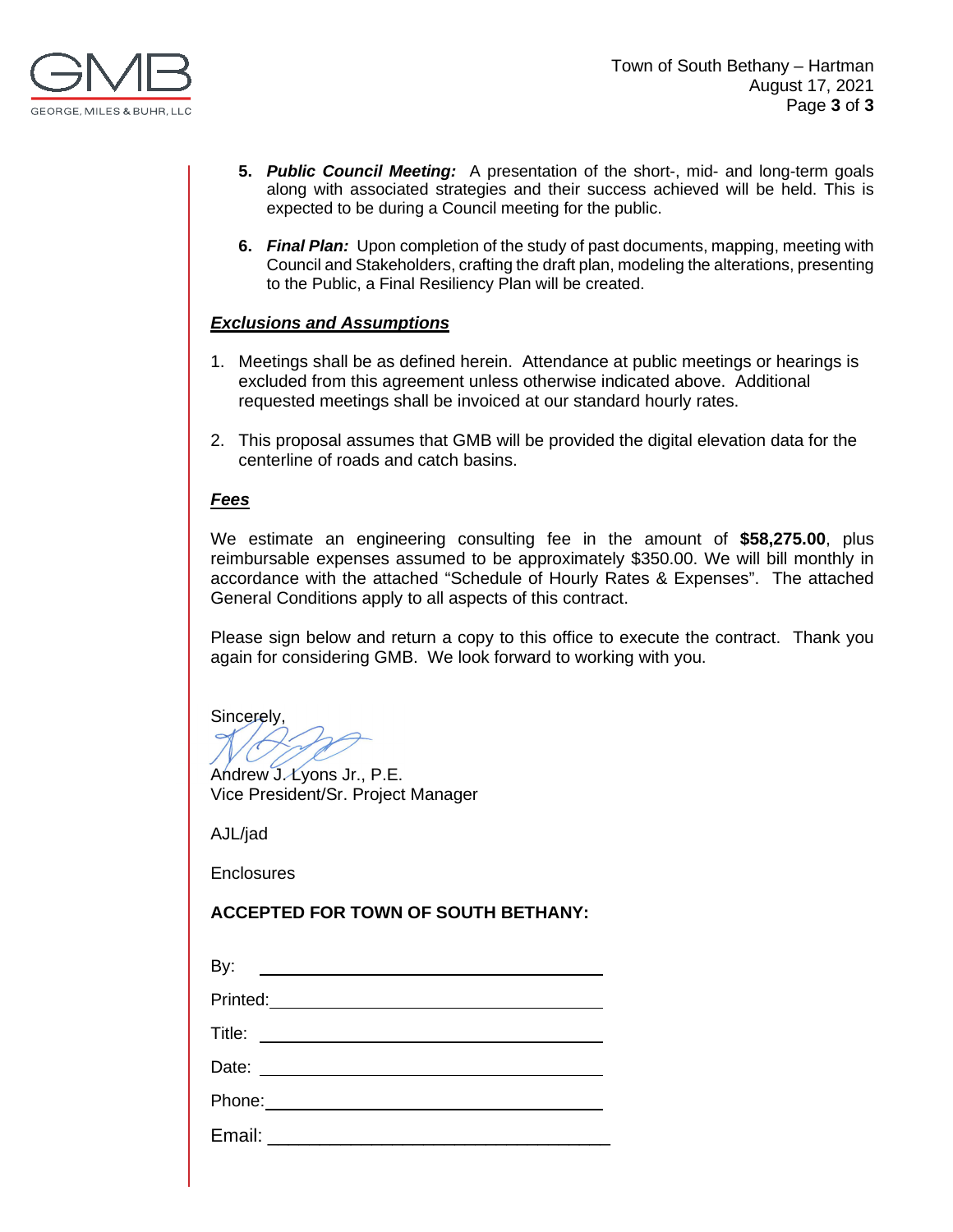

# **SCHEDULE OF HOURLY RATES & EXPENSES**

## **HOURLY RATES**

Effective July 1, 2021

| <b>CLASSIFICATION</b>                            | <b>HOURLY RATE</b> |                          |             |
|--------------------------------------------------|--------------------|--------------------------|-------------|
| Senior Project Director                          | \$175.00           |                          | \$210.00    |
| <b>Project Director</b>                          | $$150.00 -$        |                          | \$190.00    |
| Senior Project Manager                           | $$125.00 -$        |                          | \$170.00    |
| <b>Project Manager</b>                           | $$105.00 -$        |                          | \$145.00    |
| <b>Assistant Project Manager</b>                 | $$105.00 -$        |                          | \$140.00    |
| Senior Project Engineer/Architect/Landscape Arch | $$105.00 -$        |                          | \$140.00    |
| Project Engineer/Architect/Landscape Arch        | \$<br>$95.00 -$    |                          | \$130.00    |
| Graduate Engineer/Architect/Landscape Arch       | \$<br>$85.00 -$    |                          | \$125.00    |
| Senior Designer                                  | \$<br>$80.00 -$    |                          | \$130.00    |
| Designer                                         | \$<br>$65.00 -$    |                          | \$100.00    |
| <b>CADD Operator</b>                             | \$<br>$60.00 -$    |                          | \$85.00     |
| <b>Construction Representative</b>               | \$<br>$80.00 -$    |                          | \$120.00    |
| <b>Resident Project Representative (RPR)</b>     | \$<br>$55.00 -$    |                          | \$110.00    |
| Senior Project Coordinator                       | \$<br>$80.00 -$    |                          | \$110.00    |
| <b>Project Coordinator</b>                       | \$<br>$65.00 -$    |                          | \$100.00    |
| Surveyor                                         | \$<br>$95.00 -$    |                          | \$135.00    |
| <b>Survey Crew Chief</b>                         | \$<br>$70.00 -$    |                          | \$120.00    |
| Survey Technician                                | \$<br>$40.00 -$    |                          | \$80.00     |
| <b>Administrative/IT Support</b>                 | \$<br>$40.00 -$    |                          | \$100.00    |
| <b>GIS Specialist</b>                            | \$<br>$60.00 -$    |                          | \$95.00     |
| Senior Technician                                | \$<br>$50.00 -$    |                          | \$100.00    |
| Technician                                       | \$<br>30.00        | $\overline{\phantom{a}}$ | \$<br>60.00 |
|                                                  |                    |                          |             |

### **EXPENSES**

All items per each, unless noted.

| Internal:                                    |          |                |
|----------------------------------------------|----------|----------------|
| Photocopies:                                 |          |                |
| <b>Black &amp; White</b>                     | \$       | 0.20           |
| Color                                        | \$       | 0.50           |
| Prints/Plots:                                |          |                |
| <b>Black &amp; White/Color</b>               | \$<br>\$ | $0.50$ /s.f.   |
| Mylar                                        |          | $2.00$ /s.f.   |
| Travel:                                      |          |                |
| Mileage                                      | \$       | 0.56/mile*     |
| Subsistence (Meals & Lodging)                |          | At Actual Cost |
| Overnight/Immediate Delivery                 |          | At Actual Cost |
| <b>Survey Crew Rates</b>                     |          |                |
| 2 person crew                                |          | \$130.00/hour  |
| 3 person crew                                |          | \$150.00/hour  |
| Other:                                       |          |                |
| Electronic Media Copies/Transfers/File       |          | \$300.00/file  |
| <b>Website Project File Sharing</b>          | \$       | 1.00/MB/month  |
| <b>Construction Management Software</b>      |          | \$200.00/month |
| Surveying Equipment/Total Station Only       |          | \$35.00/day    |
| Surveying Equipment/Total Station + GPS Unit |          | \$150.00/day   |
|                                              |          |                |

\* To be adjusted annually on January 1, in accordance with the Internal Revenue Service Directives